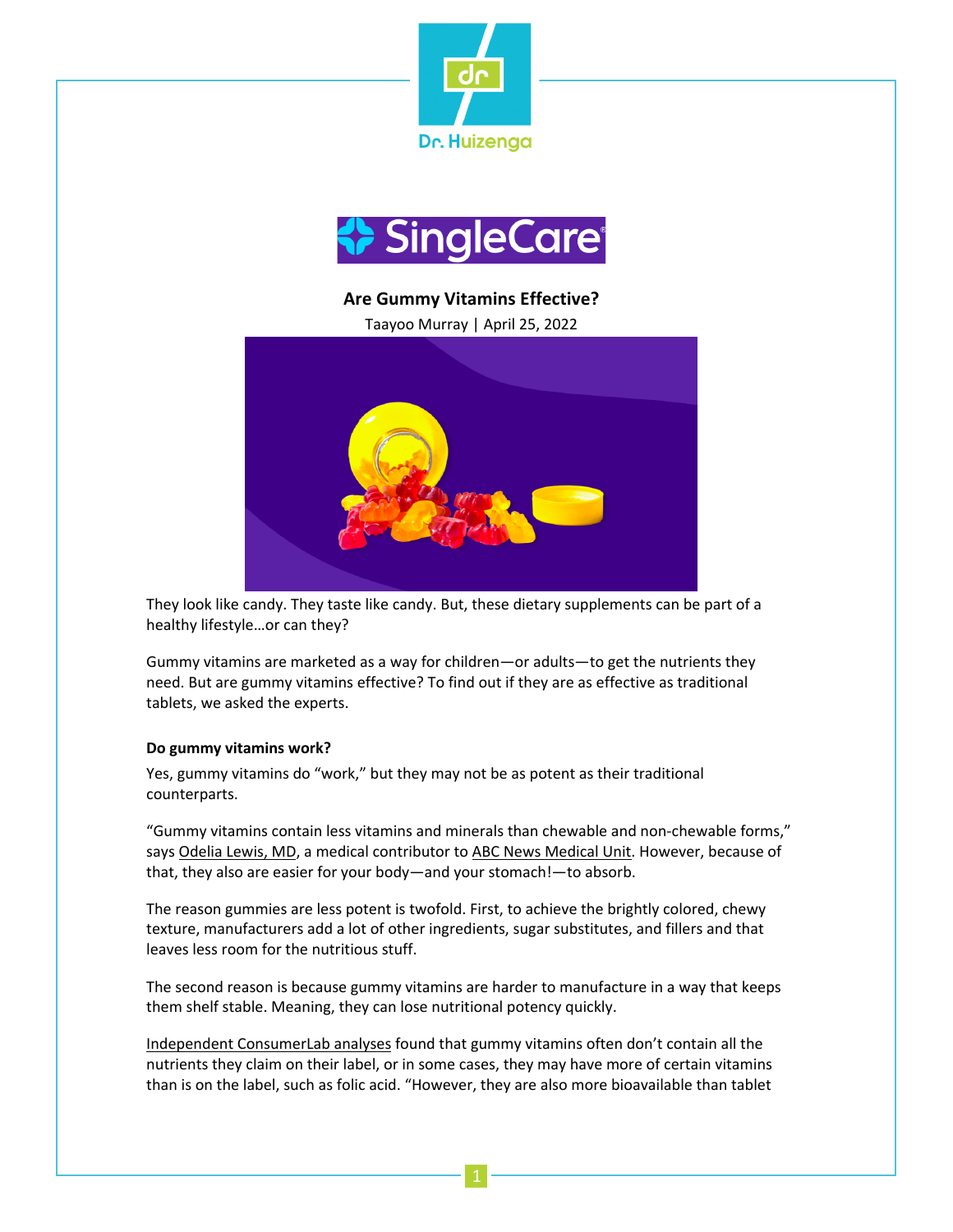

forms of vitamins," says Dr. Lewis. In other words, they're not just easier to stomach, they could be more effectively absorbed by your body.

All that being said, if you can't take the regular version of supplements and are vitamindeficient, gummy supplements may be better than no supplements at all.

### **Pros and cons of gummy vitamins**

There are health benefits and downsides to adding gummy vitamins to your wellness routine.

### **Pro: Easy to take**

For people who can't swallow or stomach pills, gummy vitamins are there to fill the gap. They can be especially enticing for children who refuse to eat their vegetables, but will accept a gummy multivitamin. Or, if adults struggle to remember to take another daily pill, a sweet treat after dinner can be a more manageable addition to your routine.

### **Con: Easy to over-consume**

Because of the ease and tastiness of gummies, it could lead to taking too many. "It is possible to develop toxic levels of some vitamins if too many gummy vitamins are taken within a short period," says Dr. Lewis. "The fat soluble vitamins A, D, E, and K are prone to rise to toxic levels because excess amounts are stored in fat cells instead of being excreted in the urine like watersoluble vitamins."

The risk of toxicity is especially high in children. "Young children view gummy vitamins as candy and may eat a handful," says Robert Huizenga, MD, an internist and associate professor of clinical medicine at UCLA.

#### **Pro: Flavorful**

Gummy vitamins lack an aftertaste or smell compared to chewable and non-chewable vitamins. Compare a fruity gummy vitamin smell to the scent of a fish oil pill. Instead, gummies are fruity and candy-like.

#### **Con: Added ingredients**

Vitamins in pill form have no calories and generally don't contain sugar. Gummy vitamins contain several grams of added sugar, 3 to 8 grams of sugar per serving, which has a negative effect for people with diabetes.

"Gummy vitamins resemble fruit drinks: vitamins and minerals delivered with sugar and sometimes food dyes," says Dr. Huizenga.

To add sweetness without the carbohydrates, the sugar-free variety of vitamin gummies may contain sugar alcohols and artificial sweeteners, which have been tied to digestive issues for people prone to gas or diarrhea. The added food coloring has been linked to behavioral issues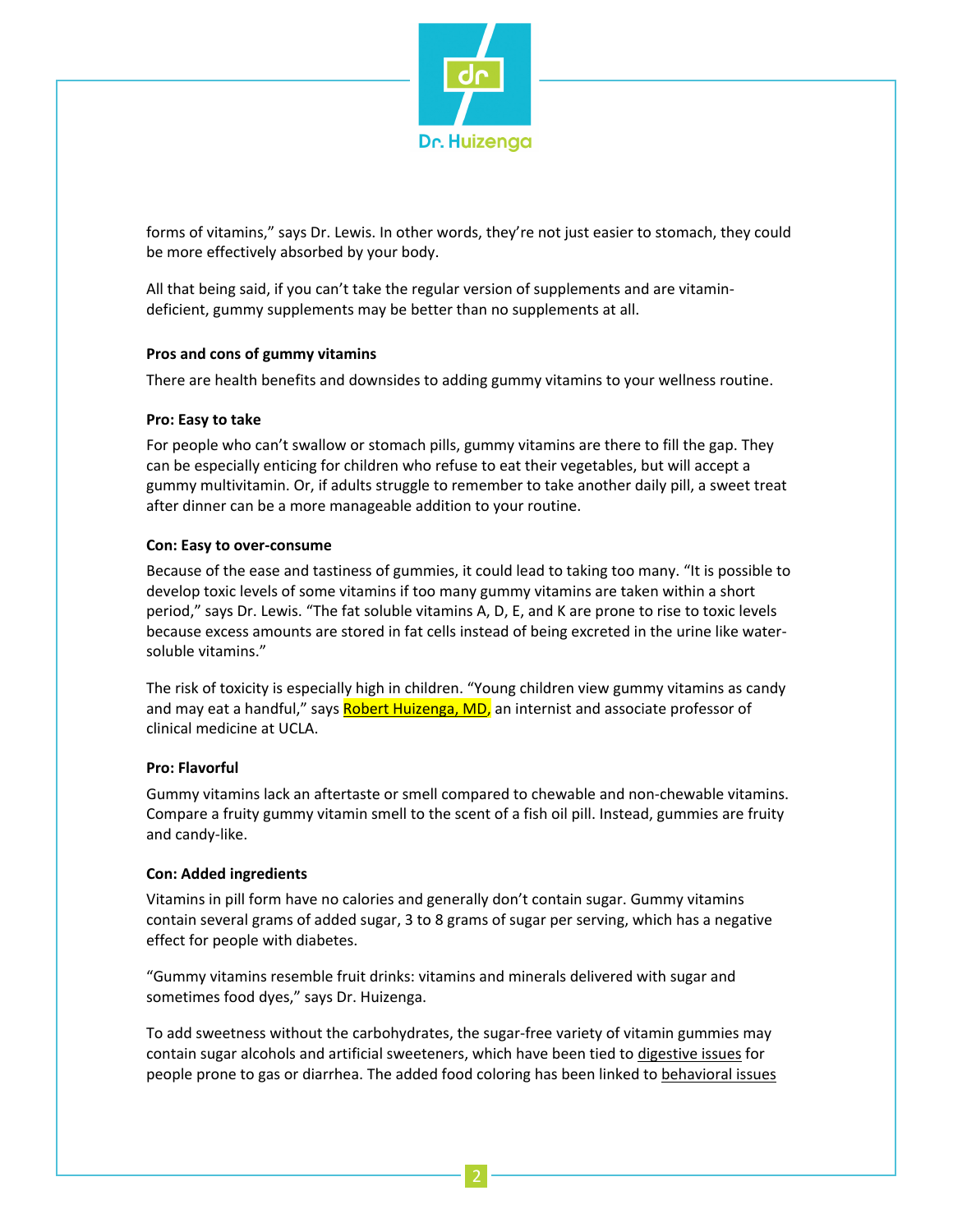

in kids. Additionally, gelatin used to give them their texture may exclude them from a vegan diet.

## **Pro: More easily absorbed**

Gummy vitamins may have a higher bioavailability than non-chewable vitamins. Meaning, they are absorbed more easily by your body.

### **Con: Lacking nutrients**

Vitamins and dietary supplements are not regulated by the Food and Drug Administration (FDA) like medications, so there is no guarantee it has the ingredients, the amount of the ingredients, or the benefits the packaging touts.

On top of that, minerals such as iron are harder to incorporate in the gummy vitamin form and have a distinct metallic taste. This can be a problem for segments of the population that are iron deficient and are depending on gummy vitamins to fill that gap. Over time, iron deficiency can lead to heart disease or difficult pregnancies.

### **Alternatives to gummy vitamins**

If you are vitamin deficient and gummy vitamins aren't the right choice, try the following:

- **Eat a well-balanced diet.** Your eating plan should include a variety of fresh vegetables and fruits along with whole wheat grains, nuts and lean protein sources, preferably low mercury fish. You could easily get the recommended amount of each vitamin through diet rather than vitamin supplements.
- **Try liquid, pill, or chewable vitamins.** They don't taste as good as gummy vitamins, but they can pack more of a nutritional punch. Ask your healthcare provider what type of vitamin is best for your dietary needs.
- **Take vitamins with food.** Eating a small snack before swallowing them can decrease side effects, like nausea.

#### **Do I need to take vitamins?**

"If you have a balanced diet that contains a wide variety of fruits and vegetables, there shouldn't really be a need for vitamins," says Dr. Lewis. This is true of traditional vitamins and gummies—for adults and children.

According to the Mayo Clinic, if your child is growing normally and has no nutrient deficiencies, they likely won't benefit from a daily multivitamin. There are special populations who require supplements, such as people with gastrointestinal disease or pregnant women. People taking certain medications, such as certain heartburn medications, immunosuppressants, and even metformin, may also benefit from a vitamin. Others only require a vitamin if they are proven deficient.